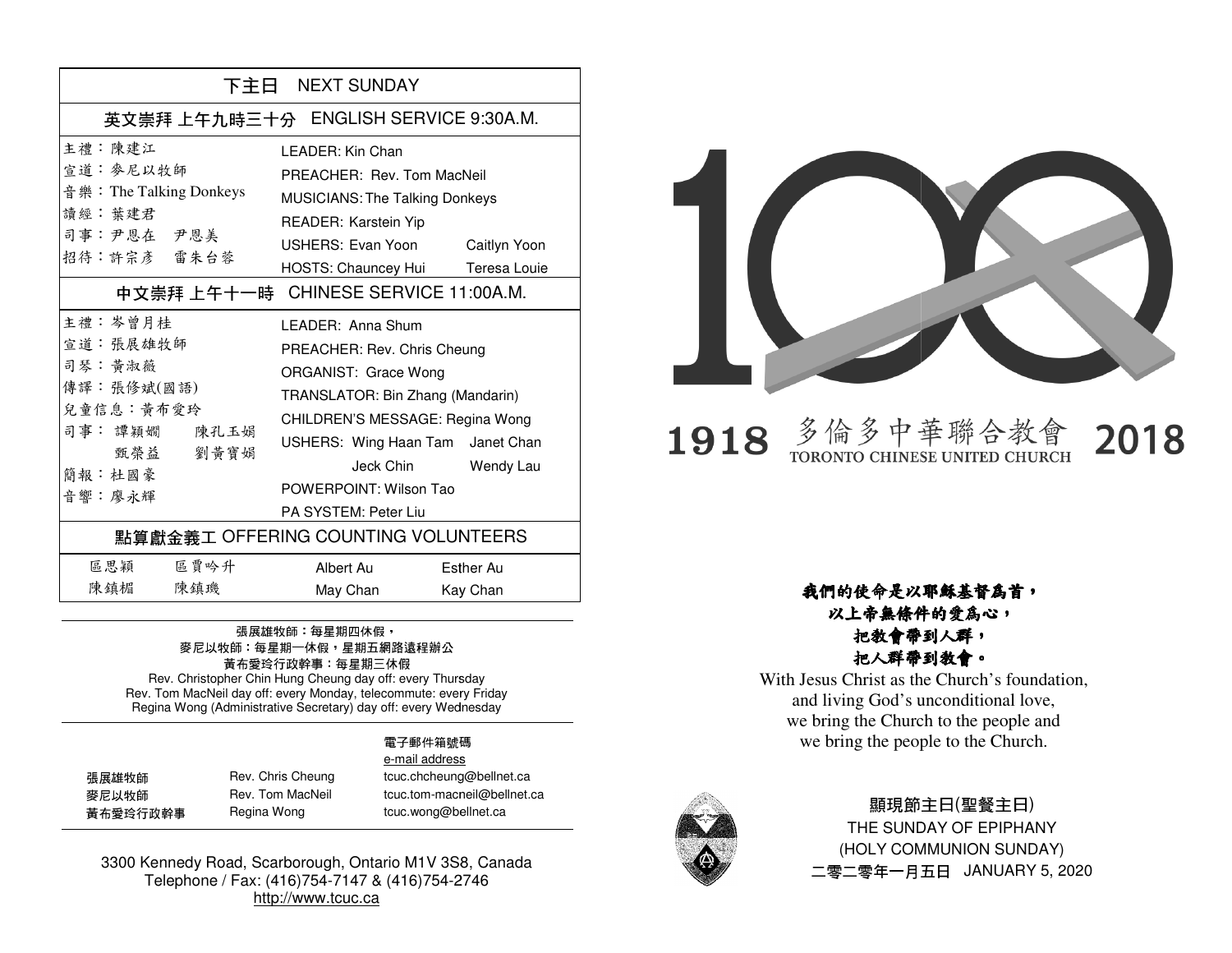#### GATHERING AND PRAISE

#### GATHERING MUSIC

INVITATION TO WORSHIP David Sparks, Prayers to Share: Year C, 33A star shining brightly in the east; discovered by those who have eyes to see the unusual and the challenging.A journey into unknown territory; taken by those who have courage and curiosity.An encounter with an evil person; evil faced head on, yet resisted with care.The Holy One recognized in spite of humble origins;the glory and the gifts given to God's Chosen Child. Let us worship God!

#### LIGHTING THE CHRIST CANDLE

#### PRAYER OF APPROACH

God of Epiphany: Your bright light of truth shines in the darkness of our world! Help us to see the brokenness of the world, so that we might be faithful labourers in Your vineyard. We ask in the name of the Holy Spirit. Amen.

SONGS OF PRAISE & FAITH: "What Is This Thing Called Love" & "Breathe"

PASSING OF THE PEACE We greet one another in Jesus' name saying "the Peace of God be with you".

RESPONSIVE READING: Psalm 72:1-7, 10-14 (VU 790, Pts 1 & 2)

OFFERTORY MUSICOffering of our life and work is received during the music.

OFFERTORY PRAYER David Sparks, Prayers to Share: Year C, 34 ed.

The gifts of gold and frankincense and myrrh were signs of commitment to God's gift of love. These gifts are signs of commitment to the faith community. Bless them as Your Word is heard and Your people are inspired. Bless them as the oppressed find justice, and the bereaved know renewed hope. Bless them as a token of all we can give and be in Jesus Christ. Amen.

#### LISTENING TO THE WORD

SCRIPTURE READING: Matthew 2:1-12 (The Message) The Magi, the "wise ones", from the east have arrived! What gifts do they bring? What does it all mean?

CHILDREN'S TIME Epiphany Afterwards, the children are invited to continue their worship in room 1, basement

SCRIPTURE READING: 2 Chronicles 1:7-13 (NSRV)

God offers King Solomon anything he desires, and the king asks for wisdom. What is this curious gift? And how do the magi from Matthew demonstrate this wisdom?

SERMON: "Wisdom of the Magi"

SONG OF FAITH: VU 87 "I Am the Light of the World"

#### SENDING OUT TO LIVE THE WORD

ANNOUNCEMENTS (see also pp. 6-7)

CELEBRATION OF COMMUNION (please follow the projection)

SONG OF PRAISE: "Could Sing of Your Love Forever"

COMMISSIONING & BLESSING David Sparks, Prayers to Share: Year C, 34 We leave this church prepared to act with Christ. Alert for those whose situations are difficult, whose outlook is bleak;

ready to stand beside the outcast;

prepared to stay the course beside the suffering ones with resources of empathy, patience, and abundant hope. Amen.

AMENAfter the sung "Amen" we take a few moments of quiet

We thank everyone who shared their ministries in worship today

| Samuel Yoon                                                            |  |  |
|------------------------------------------------------------------------|--|--|
| Rev'd Tom MacNeil                                                      |  |  |
| The Talking Donkeys                                                    |  |  |
| Jessica Hions                                                          |  |  |
| Henry Lee                                                              |  |  |
| Kin & Amy Chan family                                                  |  |  |
| SUNDAY SCHOOL: JoAnn Hum / Maria Wong                                  |  |  |
| AV/SANCTUARY: Matthew Lum/Ming Yoon, Kin Chan, Simon Fung/Chauncey Hui |  |  |
| POWERPOINT PREPARATION: Margaret Tai                                   |  |  |
|                                                                        |  |  |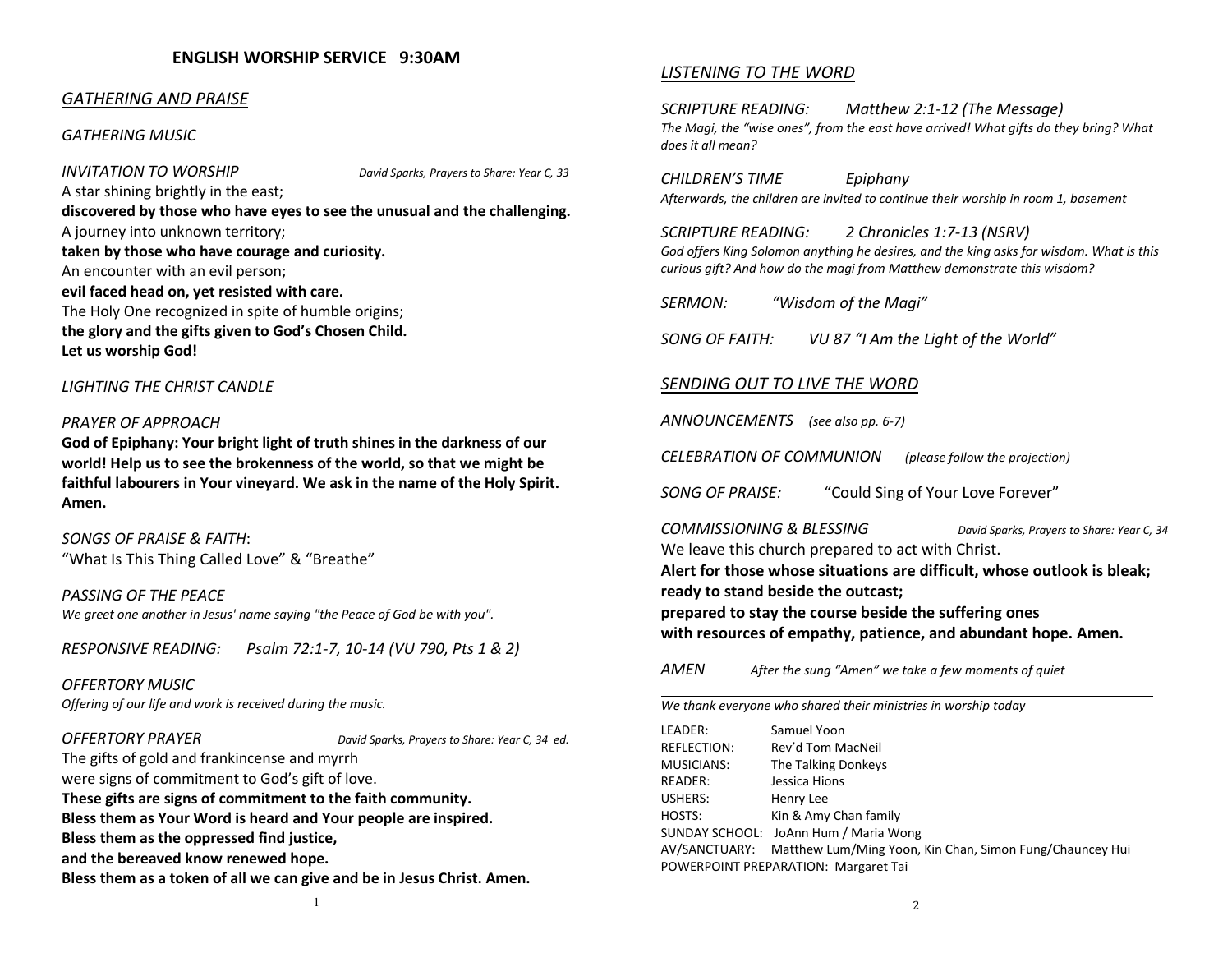### \_\_\_上午十一時中文崇拜程序 CHINESE WORSHIP SERVICE<br>————————————————————————————————

| 主禮: 葉 呂婉禎<br>宣道:張展雄牧師<br>司琴:廖琪珍<br>傳譯:陳何韞芳(國語)<br>司事:陳廷龍<br>吳純儀<br>陳世豪<br>陳妍 | Leader: Betty Yip<br>Preacher: Rev. Chris Cheung<br>Organist: Kitty Liu<br>Translator: Wanda Ho (Mandarin)<br>Ushers: Alan Chan<br>Gloria Sham<br>Jimmy Chan<br>Yolanda Chan |
|------------------------------------------------------------------------------|------------------------------------------------------------------------------------------------------------------------------------------------------------------------------|
| 簡報:鍾國榮<br>陳鎮璣                                                                | Power Point: Alfred Chung<br>Kay Chan                                                                                                                                        |
| 音響:廖永輝                                                                       | PA System: Peter Liu                                                                                                                                                         |
| 電琴序樂                                                                         | <b>ORGAN PRELUDE</b>                                                                                                                                                         |
| 唱詩第136首                                                                      | <b>OPENING HYMN #136</b>                                                                                                                                                     |
| 「膏主新王歌」                                                                      | "Hail to the Lord's Anointed"                                                                                                                                                |
| 宣召                                                                           | <b>CALL TO WORSHIP</b>                                                                                                                                                       |
| 著往(第625首)                                                                    | INTROIT $(#625)$                                                                                                                                                             |
| 同唱「主在聖殿中」                                                                    | "The Lord Is in His Holy Temple"                                                                                                                                             |
| 牧師領禱                                                                         | PASTORAL PRAYER BY MINISTER                                                                                                                                                  |
| 主禱文(第649首)                                                                   | THE LORD'S PRAYER (#649)                                                                                                                                                     |
| 同唱「我們在天上的父」                                                                  | "Our Father "                                                                                                                                                                |
| 詩班歌頌                                                                         | <b>CHOIR ANTHEM</b>                                                                                                                                                          |
| 「天恩歌」(普天頌讚第620首)                                                             | "Great Are Thy Mercies, Heavenly Father"<br>(arr by Wing Hei Wong)                                                                                                           |
| 指揮 葉賜光                                                                       | Conductor: Kenneth Yip                                                                                                                                                       |
| 伴奏 黃淑薇,黃布愛玲                                                                  | Accompanists: Grace Wong, Regina Wong                                                                                                                                        |
| 問安                                                                           | <b>PASSING OF THE PEACE</b>                                                                                                                                                  |
| 兒童信息                                                                         | <b>CHILDREN'S MESSAGE</b>                                                                                                                                                    |
| 由張黃煥瓊主講<br>信息後兒童往樓下參加主日學                                                     | Children are dismissed to Sunday School after<br>the message led by Winnie Cheung                                                                                            |
| 啟應文                                                                          | RESPONSIVE READING                                                                                                                                                           |
| 詩篇72: 1-7, 10-14 (舊約第709頁)                                                   | Psalm 72: 1-7, 10-14 (NEB p. 671)                                                                                                                                            |

| 請經                                    | <b>SCRIPTURE READING</b>                                                                                                               |
|---------------------------------------|----------------------------------------------------------------------------------------------------------------------------------------|
| 以弗所書3: 1-12 (新約第271頁)                 | Ephesians 3: 1-12 (NEB p. 247)                                                                                                         |
| 唱詩第137首<br>「東方博士歌」                    | <b>HYMN #137</b><br>"We Three Kings of Orient Are"                                                                                     |
| 宣道<br>「基督的奧秘」                         | <b>SERMON</b><br>"The Mystery of Christ"                                                                                               |
| 榮耀頌<br>(歌詞在聖詩封底內頁)                    | GLORIA PATRI<br>(Hymn book inside back cover)                                                                                          |
| 會務報告                                  | <b>PARISH CONCERNS</b>                                                                                                                 |
| 奉獻<br>(歡迎同道使用插在長椅內的捐封,<br>也供忘記攜帶捐封者。) | THE OFFERING<br>(Donation envelopes are available in the pews for<br>Visitors or those who forgot to bring their own<br>assigned one.) |
| 獻禮文(第644首)<br>「萬物都是從主而來」              | <b>OFFERTORY PRAYER (#644)</b><br>"All Things Come of Thee"                                                                            |
| 唱詩第244首                               | <b>HYMN #244</b>                                                                                                                       |
| 「同心壁餅歌」                               | "Let Us Break Bread Together"                                                                                                          |
| 聖餐<br>同誦使徒聖經及聖餐禮文<br>(在聖詩封面內頁)        | <b>HOLY COMMUNION</b><br>Read The Apostles' Creed & Communion Liturgy<br>(Hymn book inside back cover)                                 |
| 祝福                                    | <b>BENEDICTION</b>                                                                                                                     |
| 三一頌<br>(歌詞在聖詩封底內頁)                    | <b>DOXOLOGY</b><br>(Hymn book inside back cover)                                                                                       |
| 唱詩第133首                               | RECESSIONAL HYMN #133                                                                                                                  |
| 「古人喜樂歌」<br>電琴殿樂                       | "As With Gladness Men of Old"<br>ORGAN POSTLUDE                                                                                        |

後座有即時傳譯設備,譯為國語(撥M字)。如需聽筒或簡體字聖經請向司事長索取。 Simultaneous translation into Mandarin (switch to M) is available. Please obtain headphones or Simplified Chinese Character Bible from the Chief Usher.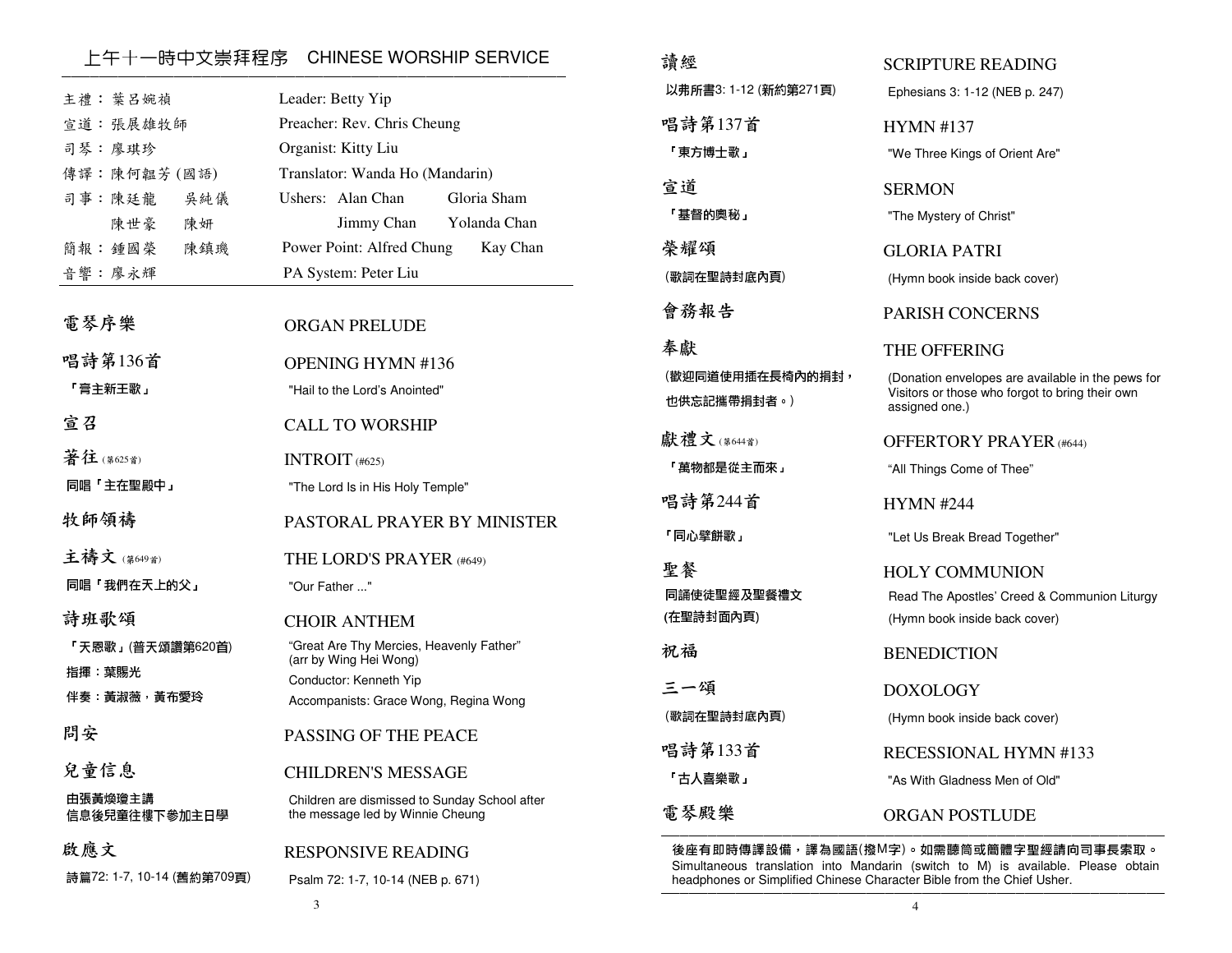## <u>本主日獻花 DONATIONS FOR SUNDAY FLOWERS</u> :<br>.

Ping Yee

劉治平牧師、劉高妙玲師母紀念

## <u>本主日獻刊 DONATIONS FOR SUNDAY BULLETIN</u> :<br>.

劉治平牧師、劉高妙玲師母紀念

## <u>歡迎 WELCOME</u>:<br>◆ 警選を出席本堂主

◆ 歡迎你出席本堂主日崇拜!今天是聖餐主日,凡尋求耶穌基督的愛<br>———————————————————— 者都在被邀請之列,一起分享這個聖禮

 Welcome to our Sunday Worship Services! Today is Communion Sunday, all who seek to love Jesus are invited to share in this sacrament.

 英文崇拜後在懷熙中心有茶聚,歡迎各位參加。 $\mathbf{A}^{\mathbf{r}}$ 

 After the 9:30am service, please join us for fellowship and refreshments in the T.H. Chan Memorial Hall.

 弟兄姊妹如有個人或對教會關懷事項,張展雄牧師和麥尼以牧師歡 迎你們於他辦公時間到教會面談,請先用電話預約。若有代禱的需要,請將代禱事項發送電郵或致電聯絡他(見週刊背頁)。

 If you have personal concerns or concerns about the church, Rev. Cheung and Rev. MacNeil welcome you to visit during office hours for private conversation. Please call in advance to set up date and time. Also, if you need prayer, please email them the prayer item or contact by phone (contact information on the back of the bulletin).

| 本週聚會與活動 ACTIVITIES THIS WEEK |                                              |  |
|------------------------------|----------------------------------------------|--|
| 今日下午12:15                    | 英文崇拜歌頌小組在正堂練習                                |  |
| Today 12:15pm                | Talking Donkey's rehearsal in the Sanctuary. |  |
| 今日下午1:45                     | 教會詩班在正堂練習                                    |  |
| Today 1:45pm                 | Church Choir rehearsal in the Sanctuary.     |  |
| 今日下午2:15                     | 團契健康排舞在運動場進行                                 |  |
| Today 2:15pm                 | Fellowship Line Dance in the gym.            |  |
| 星期三晚上8:00                    | 羽毛球活動在運動場進行                                  |  |
| Wednesday 8:00pm             | Badminton in the gym.                        |  |

# 代禱事項 PRAYER CONCERNS:

1. 我們為以下的信仰社區的牧者和其教會事工祈禱:桑希爾 聯合教會、格萊貝路聯合教會、莊園路聯合教會。願上帝繼續帶領他們的事工得以增長。

 We pray for the communities of faith at Sandhill United Church, Glebe Road United Church, and Manor Road United Church. May God continue to bless their ministries.

# 會務消息 **CHURCH NEWS**:

1. 親朋共嘗海鮮渡歲 Frozen Seafood Fundraising to<br>Celebrate Lunar New Year Celebrate Lunar New Year

應大眾需求,我們再次舉辦冷凍海鮮銷售籌款活動,以 慶祝農曆庚子新年。我們精選的冷凍海鮮是您與親朋聚首一堂食團年飯或新春團拜聚餐的最好選擇。

 請於1月5日至1月12日在友誼廳填寫訂購表格連同款額交 給負責人。您便可以在1月19日領取海鮮。這次籌款活動所得的淨收入將歸納教會常務基金。

 By popular demand, we are bringing back our frozen seafood sale in time for the Lunar New Year celebration in January. Our selection of frozen seafood will be ideal for sharing or entertaining with your family or friends.

 The sale will take place between January 5 to 12, 2020. Order forms are available in the Fellowship Lounge. Please submit your order with payment to the coordinators. Orders will be ready for pickup on January 19, 2020. Net proceeds from this fundraising event will go towards the Church's Operation Fund.

# 2. 英語少年團契 Youth Fellowship<br>苏語少年團製略於胆年1日10日恢復

英語少年團契將於明年1月10日恢復聚會,之後繼續每月 第二和第四個星期五於晚上七時至九時舉行。歡迎10-15 歲的教友子弟或有興趣的朋友參加。詳情請向麥尼以牧師或尹容俊查詢。

The Youth Fellowship will resume on January  $10<sup>th</sup>$ , and continue on the second and fourth Fridays of the month from 7:00 to 9:00pm. Youth ages 10 to 15 are welcome. Please speak to Rev'd Tom or Sam Yoon for more information.